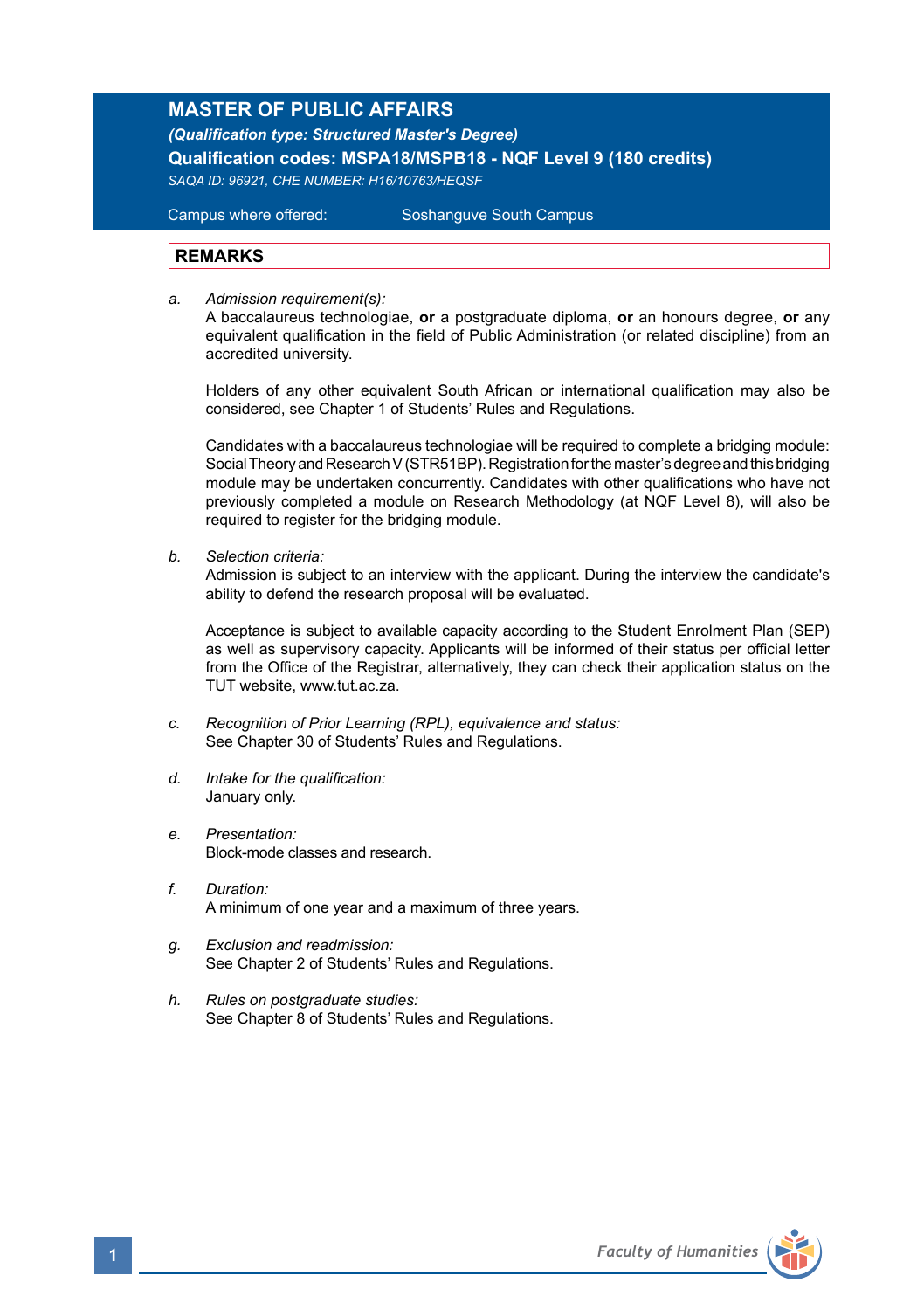# **CURRICULUM**

## **Students register for any one of the following options:**

## **OPTION 1: LOCAL GOVERNMENT (MSPB18)**

| <b>ATTENDANCE</b> |
|-------------------|
|-------------------|

| <b>CODE</b>                     | <b>MODULE</b>                                               | NOF-L | <b>CREDIT</b> | <b>PREREQUISITE MODULE(S)</b>             |  |  |  |
|---------------------------------|-------------------------------------------------------------|-------|---------------|-------------------------------------------|--|--|--|
| <b>RML109M</b>                  | Research Methods in Local<br>Government V                   | (9)   | (18)          |                                           |  |  |  |
| <b>FIRST OR SECOND SEMESTER</b> |                                                             |       |               |                                           |  |  |  |
| ALG119M                         | Advanced Local Government<br>Management V                   | (9)   | (14,4)        |                                           |  |  |  |
| LGM119M                         | Research Report: Local<br>Government V                      | (9)   | (90)          | Research Methods in Local<br>Government V |  |  |  |
| LGM119R                         | Research Report: Local<br>Government V (re-registration)    | (9)   | (0)           |                                           |  |  |  |
|                                 | plus four of the following modules:                         |       |               |                                           |  |  |  |
| <b>CIL119M</b>                  | Contemporary Approaches and<br>Issues in Local Government V | (9)   | (14, 4)       |                                           |  |  |  |
| <b>FMF119M</b>                  | Financial Management for the<br>Public Sector V             | (9)   | (14, 4)       |                                           |  |  |  |
| IFU119M                         | Information Studies for the Public<br>Sector V              | (9)   | (14, 4)       |                                           |  |  |  |
| ODV119M                         | Organisation Development for the (9)<br>Public Sector V     |       | (14, 4)       |                                           |  |  |  |
| <b>PLY119M</b>                  | Policy Studies for the Public<br>Sector V                   | (9)   | (14, 4)       |                                           |  |  |  |
| POJ119M                         | Project Management for the<br>Public Sector V               | (9)   | (14,4)        |                                           |  |  |  |
| <b>RES119M</b>                  | Human Resource Management<br>for the Public Sector V        | (9)   | (14, 4)       |                                           |  |  |  |
|                                 | TOTAL CREDITS FOR OPTION 1:                                 |       | 180           |                                           |  |  |  |

### **OPTION 2: PUBLIC SERVICE (MSPA18)**

| <b>ATTENDANCE</b>               |                                                                         |              |                |                                            |  |  |  |
|---------------------------------|-------------------------------------------------------------------------|--------------|----------------|--------------------------------------------|--|--|--|
| <b>CODE</b>                     | <b>MODULE</b>                                                           | <b>NOF-L</b> | <b>CREDIT</b>  | <b>PREREQUISITE MODULE(S)</b>              |  |  |  |
| <b>RMI109M</b>                  | Research Methods in Public<br>Management V                              | (9)          | (18)           |                                            |  |  |  |
| <b>FIRST OR SECOND SEMESTER</b> |                                                                         |              |                |                                            |  |  |  |
| APU119M<br><b>PUN119M</b>       | Advanced Public Management V<br>Research Report: Public<br>Management V | (9)<br>(9)   | (14,4)<br>(90) | Research Methods in Public<br>Management V |  |  |  |
| <b>PUN119R</b>                  | Research Report: Public<br>Management V (re-registration)               | (9)          | (0)            |                                            |  |  |  |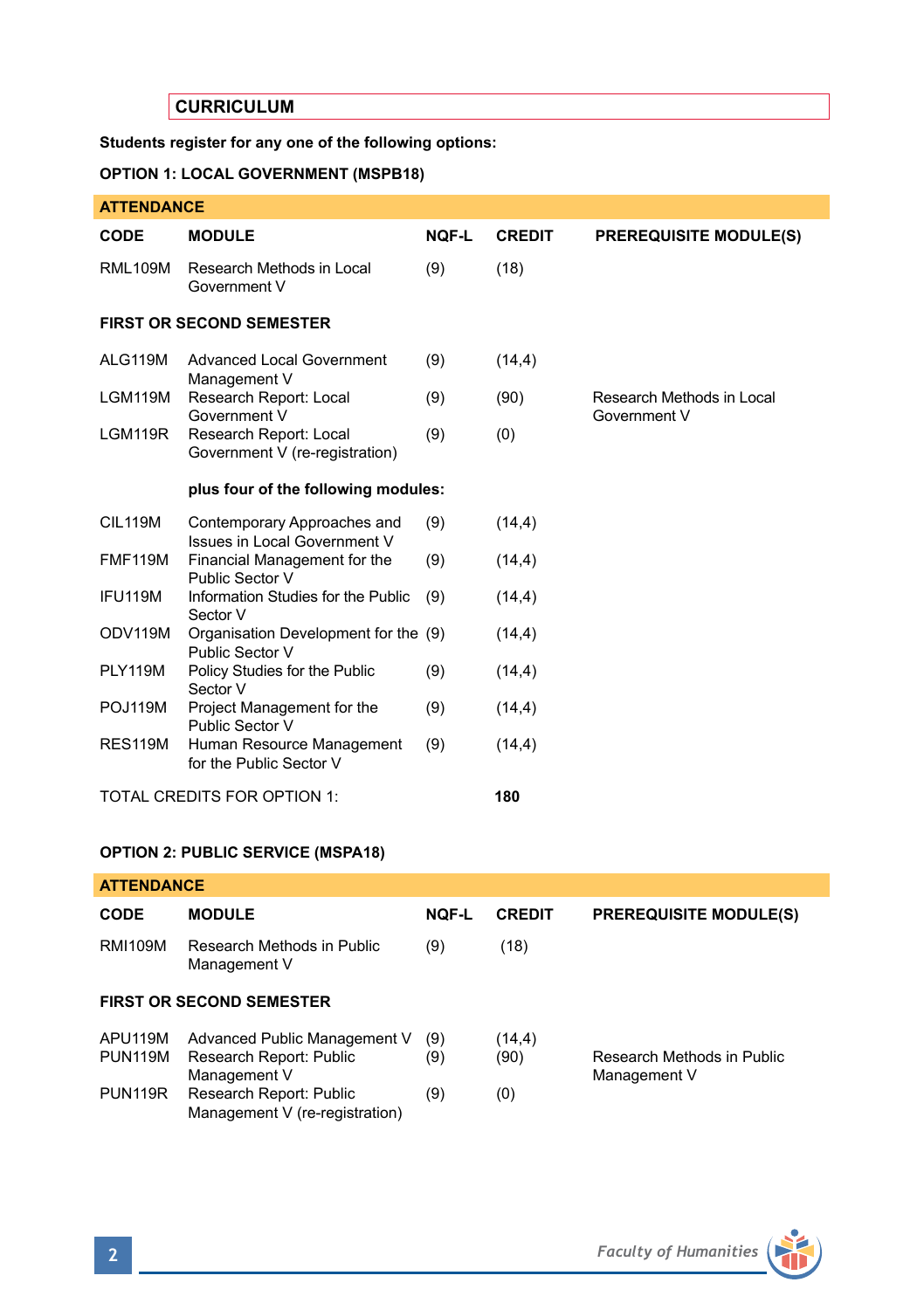#### **plus four of the following modules:**

| <b>CIA119M</b>              | Contemporary Issues and<br>Approaches in Public         | (9) | (14,4) |  |
|-----------------------------|---------------------------------------------------------|-----|--------|--|
|                             | Management V                                            |     |        |  |
| <b>FMF119M</b>              | Financial Management for the<br>Public Sector V         | (9) | (14,4) |  |
| IFU119M                     | Information Studies for the Public<br>Sector V          | (9) | (14,4) |  |
| ODV119M                     | Organisation Development for the (9)<br>Public Sector V |     | (14,4) |  |
| <b>PLY119M</b>              | Policy Studies for the Public<br>Sector V               | (9) | (14,4) |  |
| POJ119M                     | Project Management for the<br>Public Sector V           | (9) | (14,4) |  |
| <b>RES119M</b>              | Human Resource Management<br>for the Public Sector V    | (9) | (14,4) |  |
| TOTAL CREDITS FOR OPTION 2: |                                                         |     |        |  |

## **MODULE INFORMATION (OVERVIEW OF SYLLABUS)**

The syllabus content is subject to change to accommodate industry changes. Please note that a more detailed syllabus is available at the Department or in the study quide that is applicable to a particular module. At time of publication, the syllabus content was defined as follows:

**A**

#### **ADVANCED LOCAL GOVERNMENT MANAGEMENT V (ALG119M) 1 X 3-HOUR PAPER** *(Module custodian: Department of Public Management)*

A comprehensive in-depth study of the new system of local government and its implementation through integrated development planning. (Total tuition time: ± 100 hours)

# **ADVANCED PUBLIC MANAGEMENT V (APU119M) 1 X 4-HOUR PAPER (OPEN BOOK)**

*(Module custodian: Department of Public Management)* 

A comprehensive in-depth study of the new system of local government and its implementation through integrated development planning. (Total tuition time: ± 100 hours)

# **C**

### **CONTEMPORARY APPROACHES AND ISSUES IN LOCAL 1 X 3-HOUR PAPER GOVERNMENT V (CIL119M)**

*(Module custodian: Department of Public Management)*

Various selected contemporary issues, such as local economic development, key performance indicators and targeted procurement are studied. (Total tuition time: ± 100 hours)

#### **CONTEMPORARY ISSUES AND APPROACHES IN PUBLIC 1 X 4-HOUR PAPER (OPEN BOOK) MANAGEMENT V (CIA119M)** *(Module custodian: Department of Public Management)*

Various selected contemporary issues, such as local economic development, key performance indicators and targeted procurement are studied. (Total tuition time: ± 100 hours)

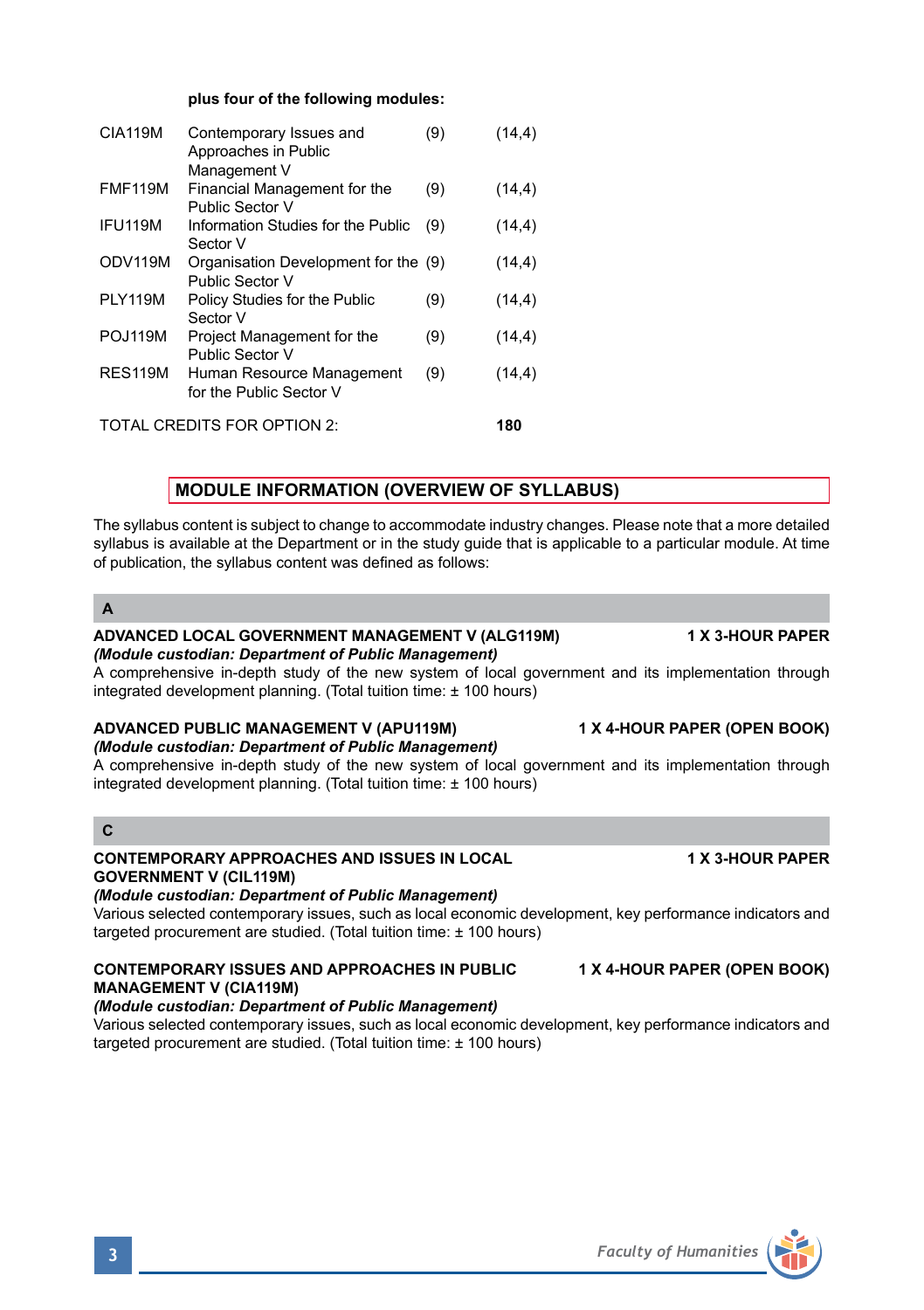### **F**

## **FINANCIAL MANAGEMENT FOR THE PUBLIC CONTINUOUS ASSESSMENT SECTOR V (FMF119M)**

## *(Module custodian: Department of Public Sector Finance)*

The implications for and the responsibilities of the public manager in terms of the Public Finance Management Act, 1999 (Act No. 1 of 1999), including the compilation and management of budgets. The particular aim is to enable students to manage their areas of responsibility in order to reach higher levels of efficiency and effectiveness. (Total tuition time: ± 100 hours)

#### **H**

#### **HUMAN RESOURCE MANAGEMENT FOR THE PUBLIC 1 X 3-HOUR PAPER SECTOR V (RES119M)**  *(Module custodian: Department of Public Management)*

The strategic approach to public personnel management and the effect of external and global environments, human resource planning, job analysis and job design. Affirmative action, equity and performance management are some of the key issues. (Total tuition time: ± 100 hours)

#### **I**

### **INFORMATION STUDIES FOR THE PUBLIC SECTOR V (IFU119M) 1 X 3-HOUR PAPER** *(Module custodian: Department of Public Management)*

The emphasis is on obtaining, processing and analysing data, the processing of data in various systems, and the interaction that takes place between such systems. (Total tuition time:  $\pm$  100 hours)

### **O**

## **ORGANISATION DEVELOPMENT FOR THE PUBLIC 1 X 3-HOUR PAPER SECTOR V (ODV119M)**

### *(Module custodian: Department of Public Management)*

South African managers often lack critical knowledge of the behavioural dynamics that exist in organisations. One of the most important reasons for this is the inability to present subject matter holistically; in other words, to create an understanding of the interrelated nature and need for support between the different components and the modules of which they form part. The approach in this subject is to present and explain the dynamics in organisations, while allowing students to apply those dynamics in their own organisations. (Total tuition  $time: + 100 hours$ 

## **P**

#### **POLICY STUDIES FOR THE PUBLIC SECTOR V (PLY119M) 1 X 3-HOUR PAPER** *(Module custodian: Department of Public Management)*

The emphasis is on policy-making and the processes that precede the approval and adoption of defined policy as a policy or documentation. Implementation is discussed and the infrastructure of the country is examined to determine whether such a policy can be executed. Finally, the outcome is evaluated to determine whether the process and implementation have been successful. (Total tuition time: ± 100 hours)

## **PROJECT MANAGEMENT FOR THE PUBLIC 1 X 4-HOUR PAPER (OPEN BOOK) SECTOR V (POJ119M)**

## *(Module custodian: Department of Public Management)*

The outcomes of programme and project management focus on planning programmes and projects, estimating for control, programme and project organisation, and programme and project control, with the emphasis on applying programme and project management in the public sector. (Total tuition time: ± 100 hours)



**4** *Faculty of Humanities*